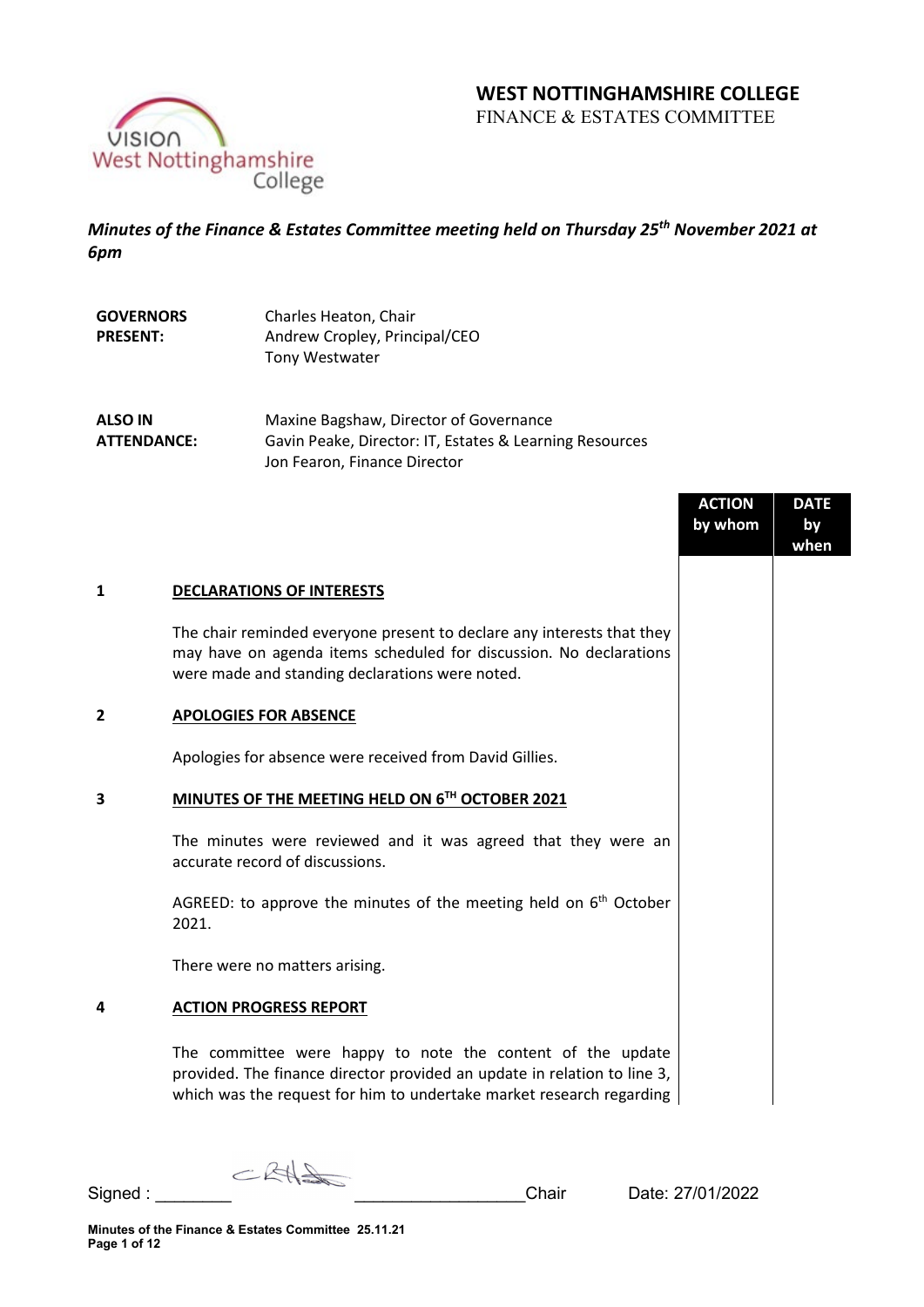|   | investment options for the cash that the college currently holds. He<br>advised that there were very limited options with Lloyds Bank, and he<br>expressed the view that the college needs to remain with cash-based<br>deposits, which means that the rates across the market are relatively<br>low. He advised that he has been able to identify two options, which<br>are:<br>Mansfield Building Society, which is a charity account and the<br>$\bullet$<br>rate of interest would be 0.65%. This is better than interest<br>currently provided by Lloyds and it would also mean that funds<br>would be invested locally.<br>CAF, which is a charity bank run by Shawbrook Bank and has<br>interest rates of between 0.6% and 0.7%. They would invest in<br>the charity sector. (Note: post the meeting, rates are similar to<br>Lloyds, unless we deposit for a fixed 12-month term.) |                     |              |
|---|--------------------------------------------------------------------------------------------------------------------------------------------------------------------------------------------------------------------------------------------------------------------------------------------------------------------------------------------------------------------------------------------------------------------------------------------------------------------------------------------------------------------------------------------------------------------------------------------------------------------------------------------------------------------------------------------------------------------------------------------------------------------------------------------------------------------------------------------------------------------------------------------|---------------------|--------------|
|   | He expressed the view that the college would not want to be locked<br>into investments for longer periods, as funds will be required to<br>support the capital projects. He indicated that deposits with Mansfield<br>Building Society have a limit of £500k. The committee were reminded<br>that, if £500k was invested, the college would still have £3.5 million<br>working capital remaining.                                                                                                                                                                                                                                                                                                                                                                                                                                                                                          |                     |              |
|   | The committee were of the view that the college should look to invest<br>£1 million, with £500k deposited with Mansfield Building Society and<br>£500k deposited with CAF Bank. They agreed to make this<br>recommendation to the Board and asked that the finance director<br>obtain all of the preopening paperwork so that any formal approvals<br>required could be included within the board paperwork.                                                                                                                                                                                                                                                                                                                                                                                                                                                                               | Finance<br>Director | Nov.<br>2021 |
|   | AGREED: to recommend that the Board approve cash investments of<br>£500k each with Mansfield Building Society and CAF Bank.                                                                                                                                                                                                                                                                                                                                                                                                                                                                                                                                                                                                                                                                                                                                                                |                     |              |
| 5 | <b>BALANCED SCORECARD REPORTING</b>                                                                                                                                                                                                                                                                                                                                                                                                                                                                                                                                                                                                                                                                                                                                                                                                                                                        |                     |              |
|   | The director of IT, estates and learning resources introduced this item<br>and confirmed that he has been looking at the challenges/obstacles<br>which may prevent the college from getting to a net zero carbon<br>position. He confirmed that there were a few aspects to consider,<br>including:<br>1) Transport, specifically buses – he explained that 90% of buses                                                                                                                                                                                                                                                                                                                                                                                                                                                                                                                   |                     |              |
|   | built go to the London area first and then three to five years<br>later are sold on to other areas across the country. This means<br>that the introduction of electric buses in the locality is likely to<br>be some time away, as they will all have to pass through the<br>London area first.                                                                                                                                                                                                                                                                                                                                                                                                                                                                                                                                                                                            |                     |              |
|   | 2) Streamlined energy and carbon emissions - he advised that<br>WNC was one of only 30 colleges who signed up to the<br>survey/reporting and that only 15 of the 30 properly reported.<br>The calculation should be based upon the number of staff                                                                                                                                                                                                                                                                                                                                                                                                                                                                                                                                                                                                                                         |                     |              |

Signed : \_\_\_\_\_\_\_\_ \_\_\_\_\_\_\_\_\_\_\_\_\_\_\_\_\_\_Chair Date: 27/01/2022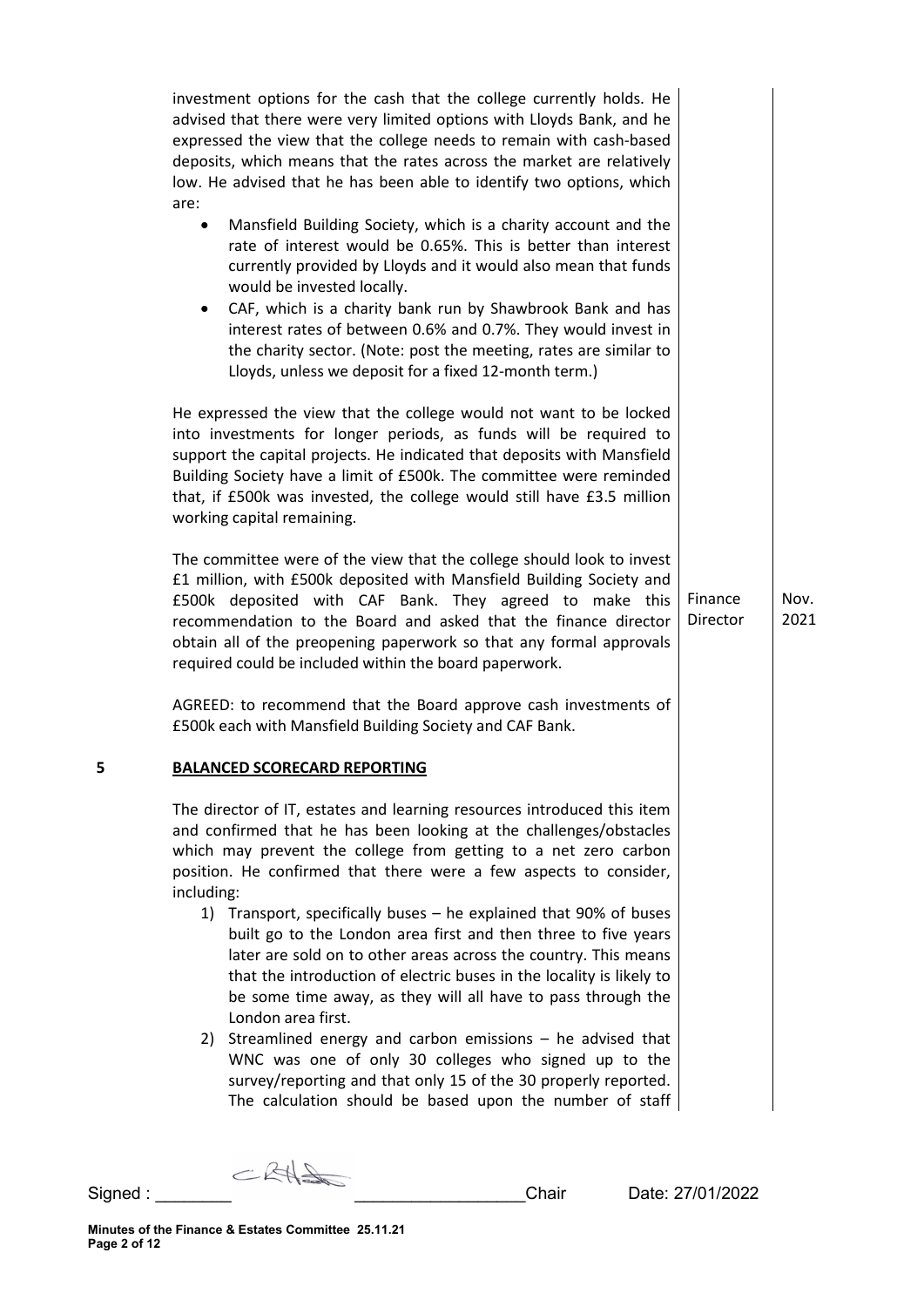rather than students, which means that only half of the colleges who committed to providing information can compare on a like-for-like basis. The influencing factors to the calculation are transport, fuel, electricity, waste, etc. The committee were advised that, of the 15 respondents who are comparable, WNC is the second best and, therefore, has a good starting point. The committee were advised that, by the next iteration of the survey, WNC will have switched its electricity to a completely green supplier, which will positively impact upon the calculation. A question and challenge from the committee was whether or not the college can learn from those at the top of the survey. The committee were advised that it is likely that they use biomass for fuel, but it was acknowledged that good can only come from the sharing of information.

3) Waste – the committee were advised that, through a process to trying to identify savings, a company has been engaged to look at what the college does. Their view is that the college is already very efficient, with some of the best market rates being secured in many areas. There are some possibilities for the college to consider in terms of cardboard, glass and food waste. The college did a considerable amount of work in relation to food waste prior to the pandemic and is, therefore, in a position to move forward with some changes in this area. The committee were advised that the college does not have much glass and carboard on site, which means that savings in this area are limited.

As an overview, the director of IT, estates and learning resources expressed the view that green electricity and green gas would be the biggest changes that the college could make in terms of its journey to reduce/eliminate carbon.

One member of the committee asked whether the heating system to be installed at Chesterfield Road will be green. The director of IT, estates and learning resources confirmed that it would and that the team are taking the time at the start of the design process to carefully consider this, rather than then struggle to retrofit at some other point in the future. The committee asked whether there are any options to be considered in terms of solar panels. The director of IT, estates and learning resources expressed the view that savings to be secured from these are a 'drop in the ocean' compared to the level of energy that the college actually uses.

AGREED: to note the content of the update provided.

### **6 MONTHLY MANAGEMENT ACCOUNTS – OCTOBER 2021**

The finance director presented this item and a number of aspects were

 $CRH$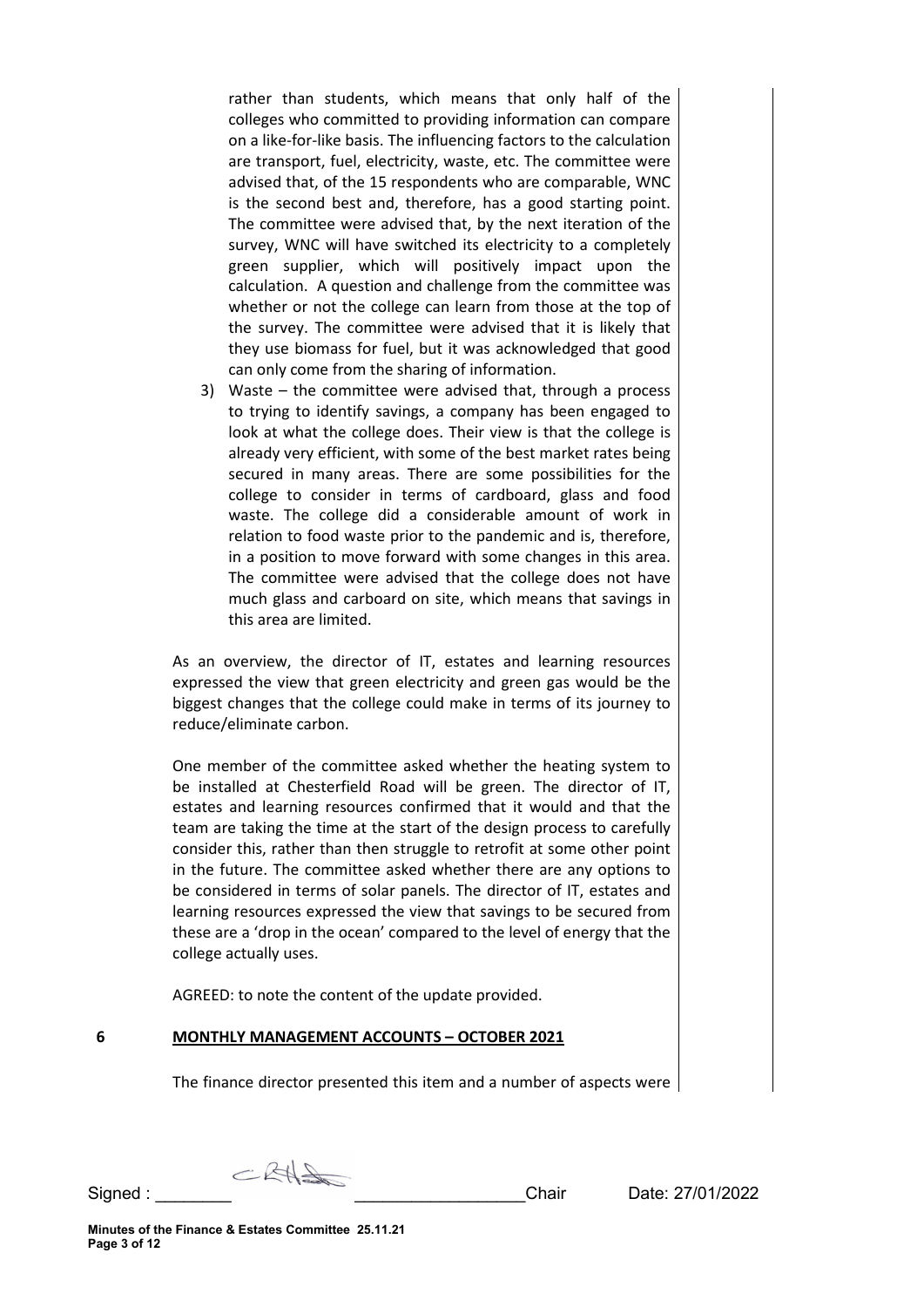particularly highlighted, including:

- The college is currently slightly behind the EBITDA target.
- These accounts include the first review of contribution by the curriculum areas.
- 16-18 recruitment is down against target.
- The college has £667k unearned allocation. This will reduce but the college will want to hold a balance to protect the student numbers.
- The senior team are now able to drill down into contributions made by curriculum areas and there are some further discussions to be had, particularly in relation to apprenticeship provision, health & social care and construction.
- In relation to apprenticeship provision, the college is currently reviewing the discounting structures. The committee were advised that there were a lot of starts in October rather than September and that not all of the data is yet on the system so it is hard to form a definite view. What it does mean, however, is that the college lost one month's revenue. However, it is anticipated that the next return will show an improvement.
- In relation to adult and community learning, there is some data, particularly regarding short community courses, which is not on the system. It was acknowledged that the college really needs to address this as this data is required to enable reallocation to maximise delivery.

The finance director confirmed that there will be some very direct conversations with some curriculum areas as the method of calculation is now clearly highlighting areas of strength and weakness. One member of the committee raised a question in relation to two figures which did not match in terms of revenue. The finance director explained that there are some centrally held revenue amounts that are not included within the team calculations and examples given were ESFA condition funding, grants, teacher pension credits, ALS etc.

The finance director highlighted the fact that AEB earnings are currently behind target; however, he provided assurance that there is a contingency set against this.

The committee made the observation that it was really important and useful for the finance team to put the time and resource in to really help understand the levels of contribution and the comparisons. The CEO commented that there are a number of factors, both locally and nationally, which are negatively impacting upon apprenticeship provision; however, the AEB allocation does give the college more opportunities.

Other aspects highlighted included:

• The college is currently behind forecast in relation to EBITDA.

 $CRH$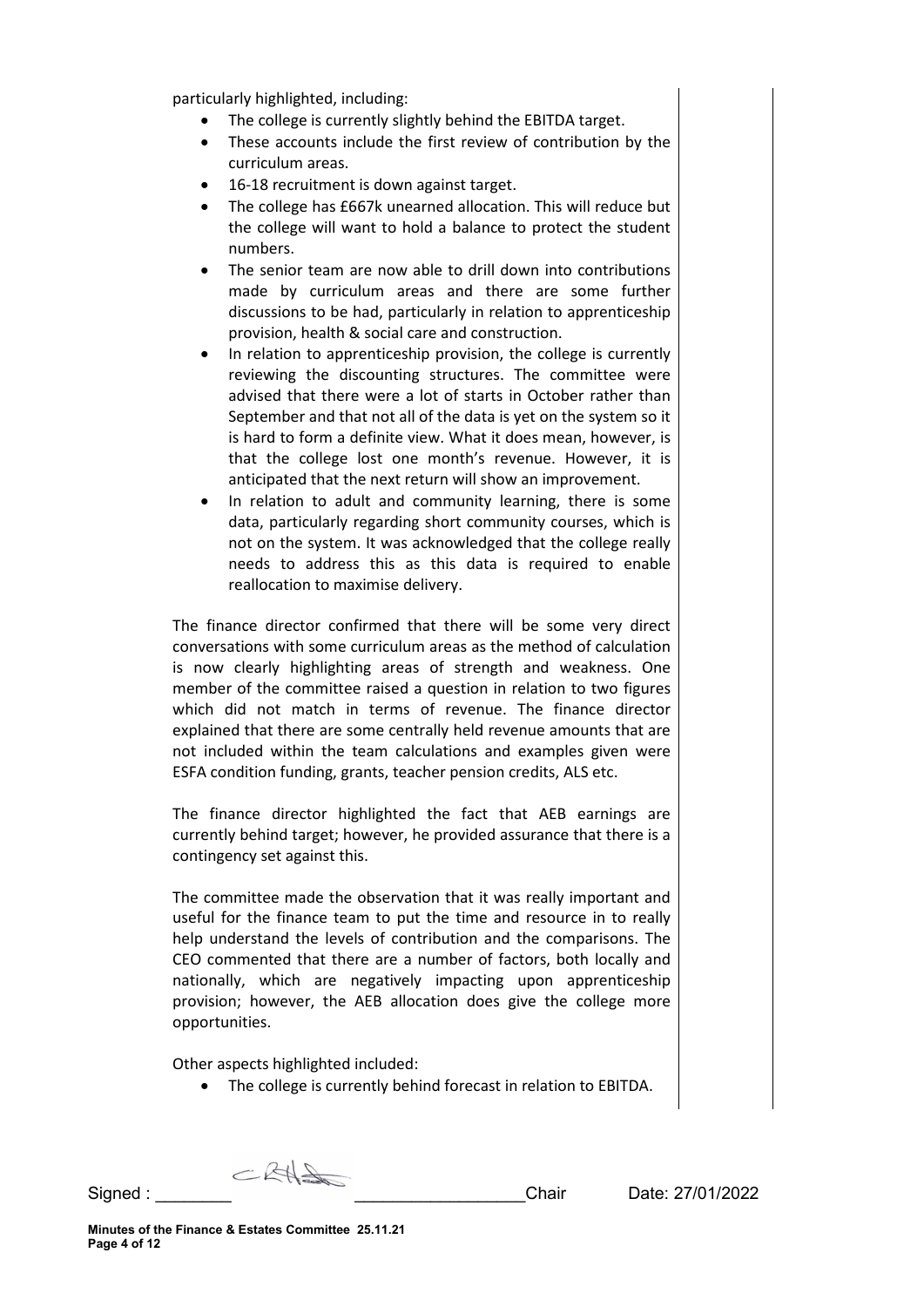| $\bullet$<br>٠ | Cash balances are below the original budget. It was explained<br>that there has been significant capital spend; however, this is<br>now on hold. The college genuinely thought that there would<br>be more student growth than has actually come to fruition. The<br>college spent to support more growth than actual; however,<br>the spend has helped the college to be able to move to the<br>second rental phase with NTU, given that it has space available.<br>The college is likely to be delaying the development of the tech<br>centre by a year. This would mean that less cash is needed for<br>this.<br>The college has an option to pay off the remaining loan. This<br>would save 2.2% interest; however, the agreed view currently<br>is that this should be retained to provide maximum flexibility. |    |                                |
|----------------|----------------------------------------------------------------------------------------------------------------------------------------------------------------------------------------------------------------------------------------------------------------------------------------------------------------------------------------------------------------------------------------------------------------------------------------------------------------------------------------------------------------------------------------------------------------------------------------------------------------------------------------------------------------------------------------------------------------------------------------------------------------------------------------------------------------------|----|--------------------------------|
|                | The finance director proposed that he would work on a reforecast for<br>next month that would include two factors which it is already known<br>will negatively impact on the budget. These are increased National<br>Insurance rate contributions and an increase to the minimum wage (to<br>£9.50). The college knows it will have to pick up the costs in relation to<br>these and that this will impact upon the budgeted outturn. The sector<br>believes that in 22/23 there will be an increase to the rates of funding;<br>however, this is not anticipated for 21/22.                                                                                                                                                                                                                                         |    |                                |
| settled.       | The committee were reminded that the college is in a fixed energy deal<br>until 2023 and that, when this deal ceases, the college will likely see a<br>significant increase in the cost of energy if the market has not yet                                                                                                                                                                                                                                                                                                                                                                                                                                                                                                                                                                                          |    |                                |
|                | The committee were advised that the minimum wage increase impacts<br>on a number of pay bands, particularly the bottom two, and also has<br>implications for the supervisory role, as these will need to increase to<br>ensure a differential is maintained. The finance director confirmed that<br>the National Insurance increases were not included within the budget<br>as they were announced after the budget had been set.                                                                                                                                                                                                                                                                                                                                                                                    |    |                                |
|                | The committee all agreed that it was important to alert the board to<br>the known changes, including National Insurance, wage costs and<br>student numbers. They asked that the finance director update the<br>management accounts to include reference to this so that the version<br>that goes to the December board meeting is really clear and<br>transparent. They asked that the finance director undertake a<br>sensitivity analysis and felt that, at this stage, issues should be flagged<br>rather than a complete reforecast, as there is still some uncertainty<br>regarding a number of income lines. In relation to the income lines, the                                                                                                                                                              | FD | <b>Dec</b><br>202 <sup>2</sup> |

finance director confirmed that he would have much more certainty by the January management accounts and, therefore, the committee felt

that this would be a better time to reforecast.

**Minutes of the Finance & Estates Committee 25.11.21 Page 5 of 12**

AGREED:

 $Signed:$   $Signed:$ 

 $\overline{1}$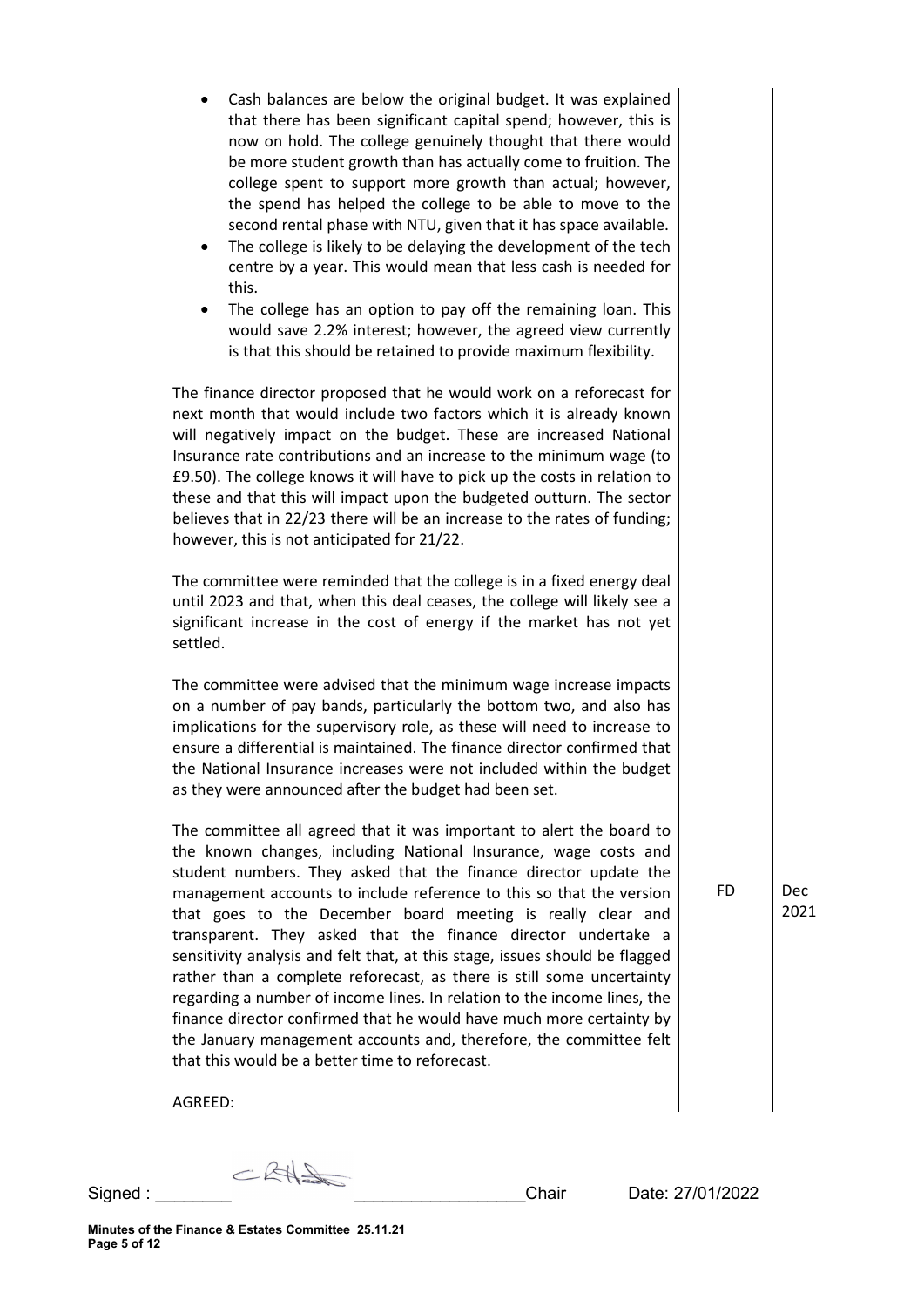- a) To note the content of the October 2021 monthly management accounts presented.
- b) To request that these be updated before presentation to board to highlight changes already known.

#### **7 CAPITAL PROJECTS**

The director: IT, estates and learning resources provided a presentation on development plans for the site at Chesterfield Road, which includes Ashfield House plus the land adjacent to this. On a plan presented, he confirmed that the buildings shaded as red would be demolished. There are currently a few students in these buildings, but this was an opportunistic decision. He drew the committee's attention to the blue line on the plan and indicated that this highlights the conservation zone which does cause a real challenge for the development as everything within the blue line has to remain 'as is'.

The committee were advised that the college has engaged a heritage consultant and he has been able to convince the team that the college needs to make some concessions regarding site development, or else planning permission is unlikely to be granted.

The committee were given a summary of the site options, which include:

- accommodation that is category D is to be demolished.
- buildings that are category C have no architectural value.
- in relation to Ashfield House, the plan is to make it a standalone building as this will satisfy the heritage issues. The college feels that this is a strong viable option and can make use of it on a standalone basis.
- the portico and steps at Ashfield House fall within the conservation zone; they have to remain and cannot exist out of context and, therefore, they have to remain within the existing walls. The plan is look for it to be a decorative wall with no structural purpose.
- The buildings are also on a hill, which brings additional challenges.
- The college is now looking at a three-tiered build with no building dominating the landscape; instead, they will be hidden within the site and behind Chesterfield Road.

The committee discussed the site generally, and the director of IT, estates and learning resources confirmed that the college is currently using the buildings and, in fact, could do with them for a bit longer. Therefore, a delay in planned demolition from September 2022 to June 2023 would be of benefit. The proposal is to commit the time up front to avoid planning conditions – this would also build in the possibility of coping with planning permission delays, given capacity challenges that

 $CRH$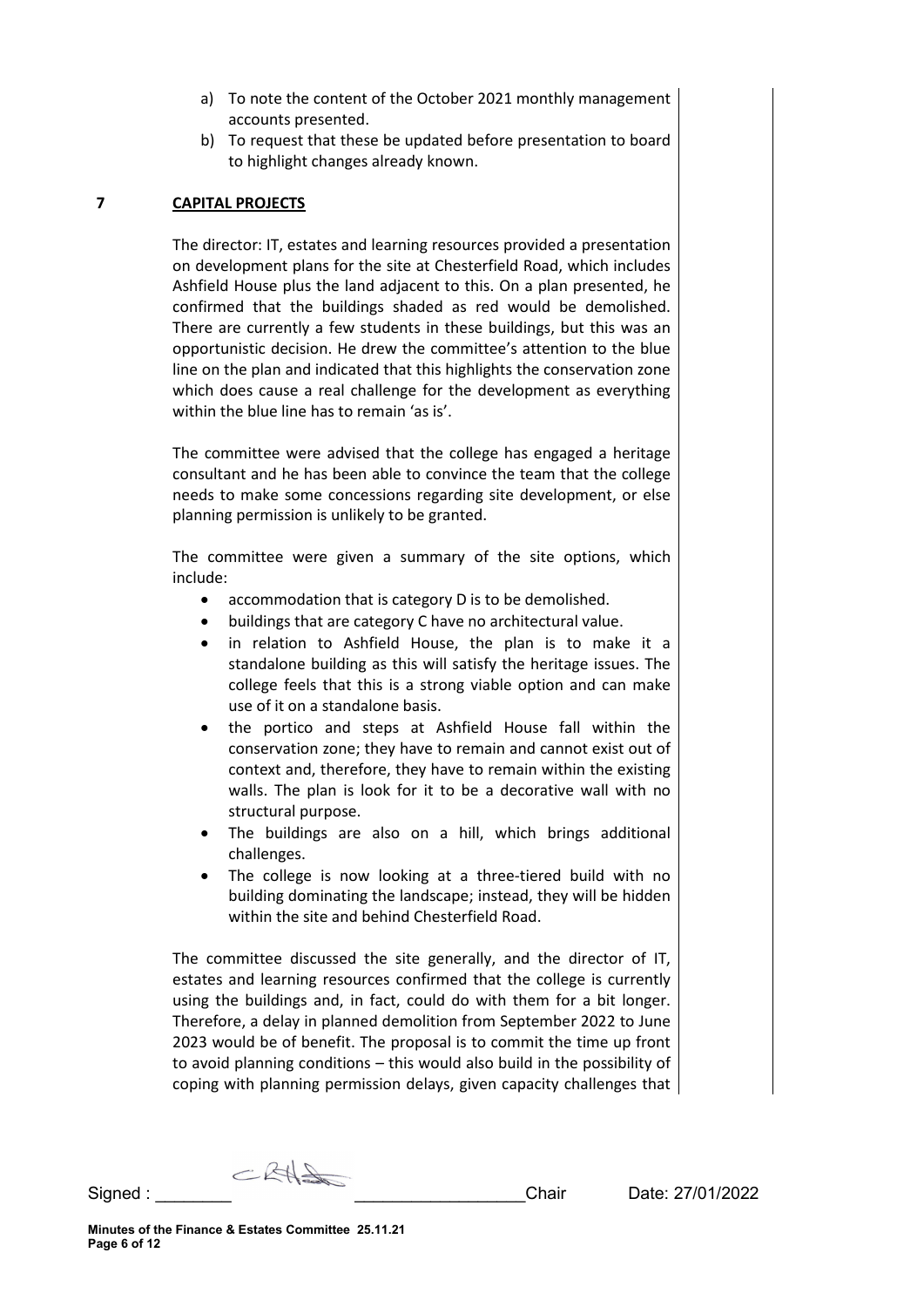are known in the planning department. The committee were advised that the construction market is also currently very challenging, particularly in terms of material and labour, and this means that projects are susceptible to premiums. AA Projects are advising the college, and they feel that the market will eventually settle and, therefore, that taking a little more time may be beneficial. The committee were advised that, on the current projects underway, the college is paying between 20% and 40% more for materials, which would have a significant impact on a larger project. That said, it was acknowledged that the local authority does have an interest in accelerating this particular project.

The finance director reminded that the college will not know the outcome of the phase 2 capital build until February-April 2022; therefore, any monies expended before this are at some risk. The committee were reminded that the spend deadline, if the college is successful, is 2025; however, this does feel still achievable. The director of IT, estates and learning resources expressed the view that, once students are moved off site, it will enable disruption to be minimised and would also allow acceleration of the construction timetable.

The committee asked what the aim is in terms of the use of Ashfield House. The CEO indicated that the aspiration is to move community courses into the town centre, which would then make space for backoffice services in Ashfield House.

The committee's attention was then drawn to the internal plans for the site, and the director of IT, estates and learning resources indicated that the team are trying to create maximum flexibility internally so that changes can be made over time.

The CEO then provided an update on a number of projects which were highlighted at the last meeting, including:

- Good progress is being made in relation to the development of the automated manufacturing and distribution centre.
- In relation to the Levelling Up Fund project, again, good progress is being made with site options being considered. College continues to proceed with caution, particularly in terms of the other parties who will commit to this project.
- In relation to the civil engineering centre, two sites have been identified and visits are planned. February 2022 is the deadline date for business case submission.

AGREED: to note the content of the update provided.

**8 RISK REPORT**

 $CRH$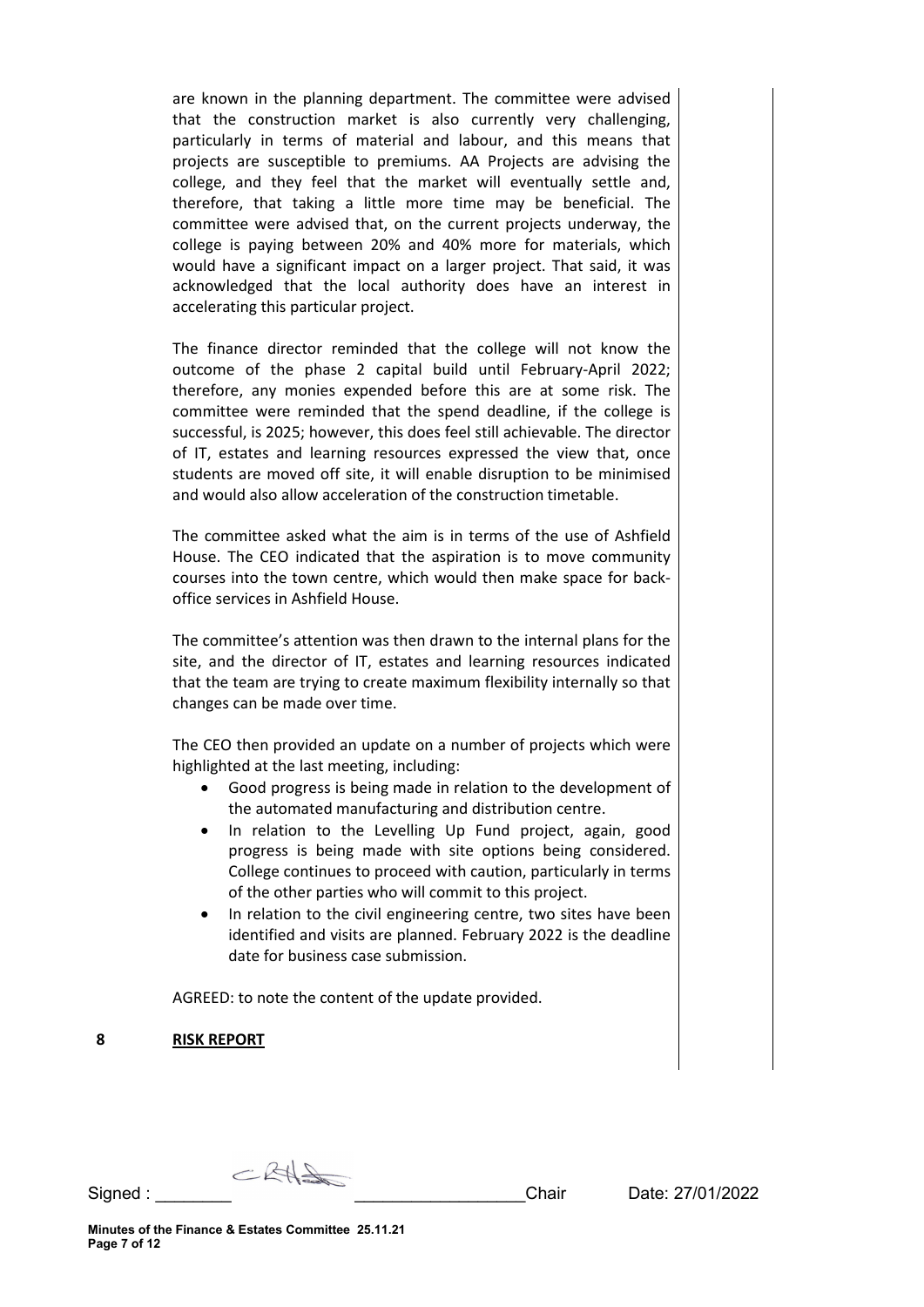|    | The committee agreed that it was not necessary to discuss this in full as<br>key matters had been highlighted earlier in the meeting. These are<br>wage pressures and student numbers.                                                                                                                                                                                                                                                                                                                                                                                                                                                                                                                                                                                                                                                                                                                                                                                                                                     |     |              |
|----|----------------------------------------------------------------------------------------------------------------------------------------------------------------------------------------------------------------------------------------------------------------------------------------------------------------------------------------------------------------------------------------------------------------------------------------------------------------------------------------------------------------------------------------------------------------------------------------------------------------------------------------------------------------------------------------------------------------------------------------------------------------------------------------------------------------------------------------------------------------------------------------------------------------------------------------------------------------------------------------------------------------------------|-----|--------------|
|    | AGREED: to note the content of the report provided.                                                                                                                                                                                                                                                                                                                                                                                                                                                                                                                                                                                                                                                                                                                                                                                                                                                                                                                                                                        |     |              |
| 9  | RECONCILIATION OF THE FINANCIAL STATEMENTS AND THE JULY 2021<br><b>FINANCE REPORT</b>                                                                                                                                                                                                                                                                                                                                                                                                                                                                                                                                                                                                                                                                                                                                                                                                                                                                                                                                      |     |              |
|    | The finance director introduced this item and was pleased to confirm<br>that there were no major changes. He highlighted two matters already<br>noted in either this or the earlier meeting which are:<br>Pension calculation update<br>bksb sale<br>$\bullet$                                                                                                                                                                                                                                                                                                                                                                                                                                                                                                                                                                                                                                                                                                                                                             |     |              |
|    | He confirmed that this reconciliation should give governors assurance<br>regarding the accuracy of the management accounts.                                                                                                                                                                                                                                                                                                                                                                                                                                                                                                                                                                                                                                                                                                                                                                                                                                                                                                |     |              |
|    | AGREED: to note the content of the report provided.                                                                                                                                                                                                                                                                                                                                                                                                                                                                                                                                                                                                                                                                                                                                                                                                                                                                                                                                                                        |     |              |
| 10 | <b>NOVEMBER PAY REPORT</b>                                                                                                                                                                                                                                                                                                                                                                                                                                                                                                                                                                                                                                                                                                                                                                                                                                                                                                                                                                                                 |     |              |
|    | The finance director advised that, because of the timing of this<br>meeting, it had not been possible to circulate in advance; therefore, it<br>was agreed that he would circulate as soon as available. One aspect<br>that he did highlight at the meeting was the amount that was having to<br>be spent on agency staff, which is a real issue for the college and many<br>other colleges within the sector.                                                                                                                                                                                                                                                                                                                                                                                                                                                                                                                                                                                                             | FD. | Nov.<br>2021 |
| 11 | <b>SUBCONTRACTING UPDATE</b>                                                                                                                                                                                                                                                                                                                                                                                                                                                                                                                                                                                                                                                                                                                                                                                                                                                                                                                                                                                               |     |              |
|    | The finance director presented the detailed paper and highlighted a<br>number of aspects, including:<br>The proposal to increase the allocation to White Rose as they<br>are consistently able to deliver.<br>It is highly likely that the college will have to review the<br>position with Qualitrain.<br>Chameleon have a small number of 16-18 students included<br>within their allocation. They are not targeting 16-year-olds and<br>all of the learners are older but are not quite 19. This is one to<br>watch, although it was confirmed their success rates are good.<br>The Inspire and Achieve Foundation is currently well behind<br>allocation. It is likely that their recruitment of 16-18-year-olds<br>has been negatively impacted by a buoyant employment<br>market or increased GCSE grades, which means that far fewer<br>are NEET as they have been able to secure post-16 options. The<br>college may have to carefully question their financial stability if<br>things do not improve in the year. |     |              |

Signed : \_\_\_\_\_\_\_\_ \_\_\_\_\_\_\_\_\_\_\_\_\_\_\_\_\_\_Chair Date: 27/01/2022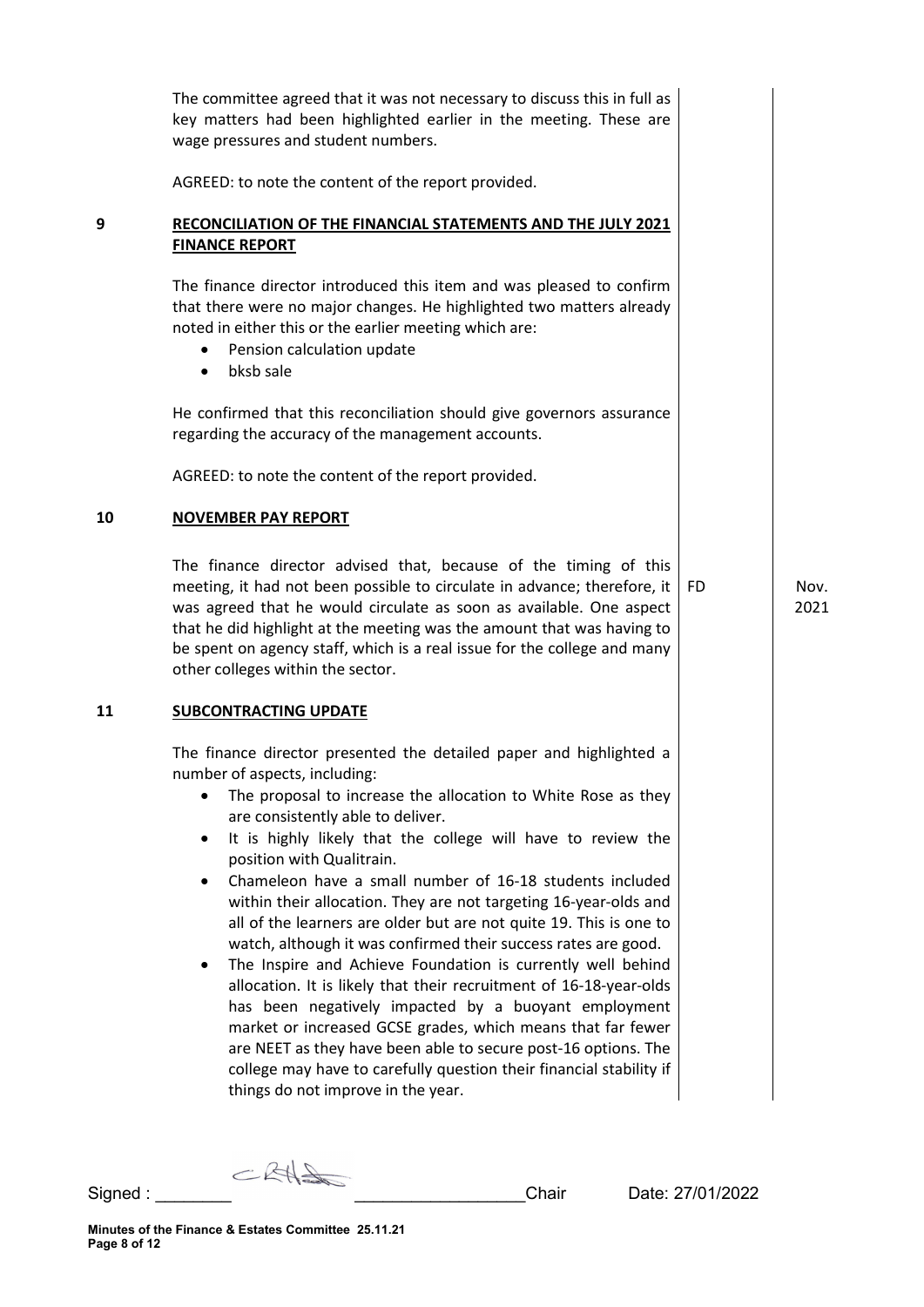#### AGREED:

- a) To note the content of the update provided
- b) To approve the subcontracting variation proposals as presented.

The committee asked where the college currently is in terms of the scope for further subcontracting of AEB. The finance director indicated that, within the current allocation, there is only £50k more that is available. He advised that there may be an option to put a business case to the ESFA for a transition year but that it is only likely that the college would be successful once in relation to this. That said, it may be possible to increase the amount capable of being subcontracted by £500k.

#### **12 CONTRACTS**

The finance director reminded that the college has been piloting arrangements for adult education provision and, particularly, working with partners to help set up a scheme which attracts learners. Key matters highlighted were:

- FMBS have helped the college to run skills academies across Nottinghamshire and Derbyshire, and the proposal is to contract with them in 21/22 after the completion of a prior £300k contract. It is proposed to provide a second contract for £300k (excluding any staff cost which is seconded at cost). This will cover 21/22 and into 22/23, allowing continuity. The college would like to expand the access to employment scheme with them, and this would refer students into the Mansfield centres.
- Stainsby  $-$  again, the college has run a number of successful Functional Skills and close security programmes supported by Stainsby. The college is now seeking to extend this to rail and transport and is proposing to contract for support services to allow the college to directly run these programmes up to a value of £250k. There is an opportunity for circa 90 learners in rail and also opportunities for taxi driver qualifications.
- CSL the college has run sports sector qualifications with CSL support and is also now seeking to work in conjunction with them on a scheme with Center Parcs. Proposal is to contract with them up to £200k of services.

The finance director confirmed that all three would be funded within budget allocations from adult and learner loan activity. He confirmed that the college is really trying to develop its own direct initiatives however this will take time.

AGREED:

 $CRH$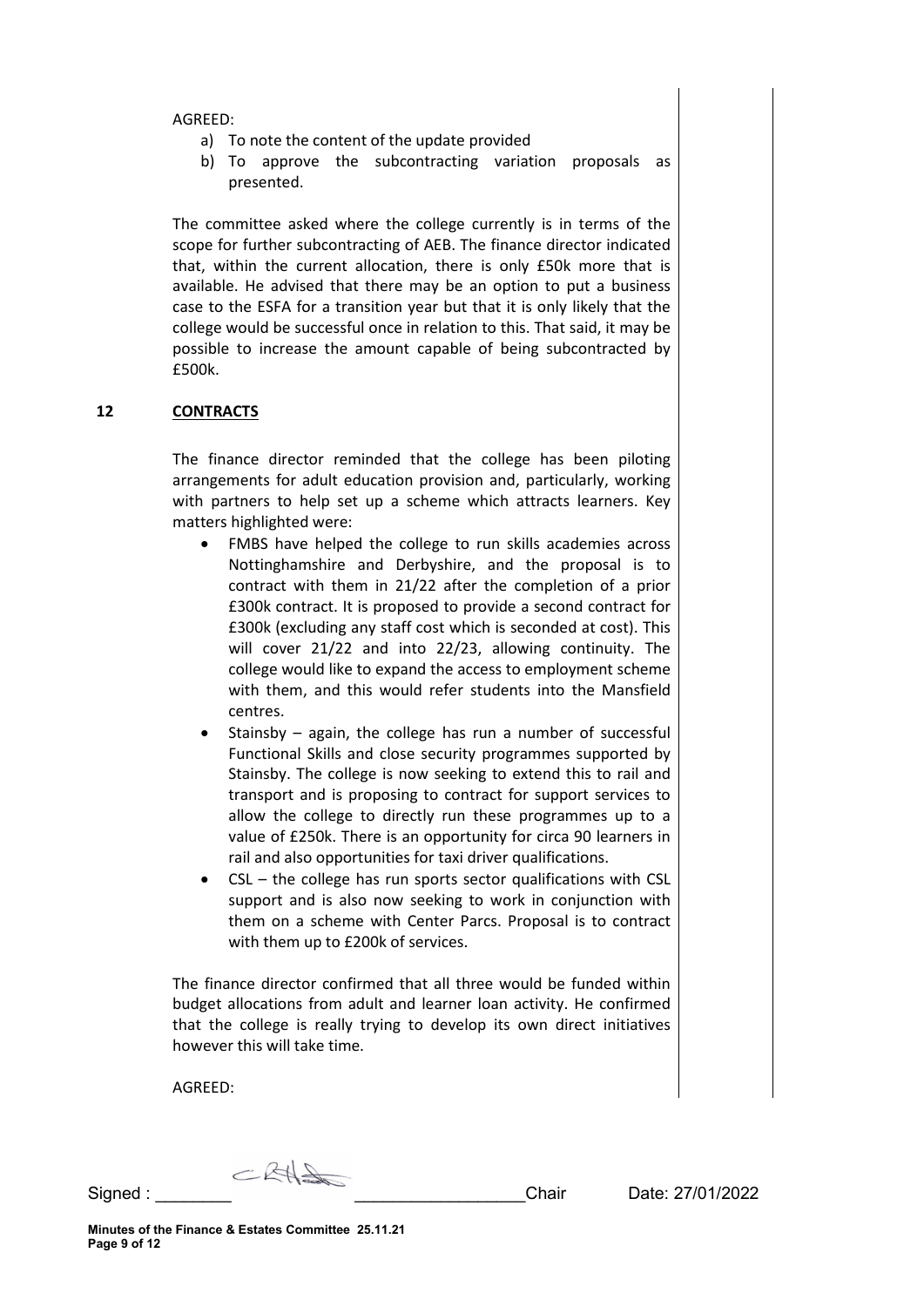- a) To note the content of the update provided.
- b) To recommend that the board approve the contracts proposed to FMBS at £300k, Stainsby at £250k and CSL at £200k.

#### **13 PROCUREMENT**

The finance director presented his detailed report and confirmed that the college has, this year, really broadened the contractor base and has much more choice. The college has made the contractor approval process much more efficient, which has been necessary to respond to pandemic challenges.

The committee were advised that one impact of the pandemic is that the college has had to use the tender waiver process more than in previous years, simply because the college has to be able to work to very tight timescales. The committee's attention was drawn to the yellow shaded aspects and it was explained that these are where there are existing large scale tenders that have been approved by the board and followed full procurement processes.

In relation to the list provided, a number were highlighted, including:

- Stone  $-$  this was the purchase of a lot of low-level value computers.
- First PS and TE15 are agencies who provided sessional staff. The fact that they appear on the high value contract list shows the challenges that the college is facing in terms of the supply of labour.

The finance director drew the committee's attention to those contracts shaded in orange, and he explained that these relate to single sources of activity; however, they are funded by the LEP. Typically, items have been bought from the manufacturer to allow a relationship to be built and, in many cases, the choice has been based upon an educational argument rather than price.

The finance director explained that the college has had to be pragmatic regarding the use of waivers, simply so that it could get the works completed that were required.

The committee's attention was then drawn to the two changes proposed in the Financial Regulations. These are:

Proposal to increase authorisation limits by 10%. It was explained that it has been circa 10 years since the authorisation limits were adjusted. The Audit Committee, which met yesterday, raised an issue regarding the potential of the CEO's unavailability, and they have recommended that a process be included within the Financial Regulations for a nominated deputy, as a working mechanism to ensure that someone is able to authorise spend should be the case that the CEO is

 $C$ RH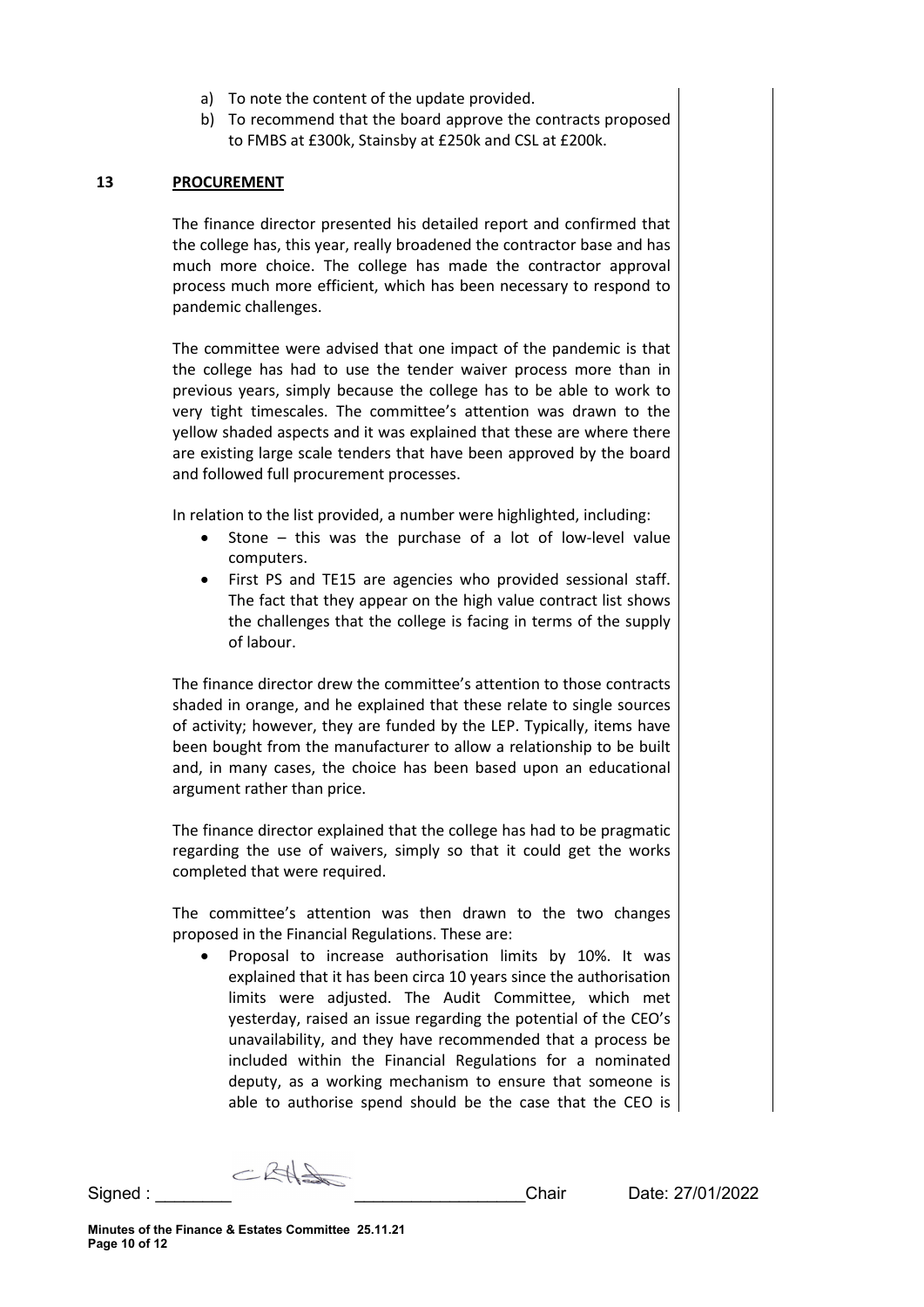unavailable (e.g., on annual leave).

• Amendments are also proposed to sections 18.1 and 18.2, and these are to address an attempted fraud which was made by two members of staff. This amendment makes it explicitly clear that any staff in a relationship have to declare this. The finance director provided assurance that the attempted fraud was not successful and that declarations are required in the staff code of conduct; however, the change proposed makes it clear in the financial regulations as well. One suggested addition made by the Audit Committee yesterday was to include reference to a director, not just a shareholder, and that the wording should be stronger in terms of 'must not be… involved' rather than simply referring to an 'expectation'.

#### AGREED:

- a) To note the content of the report provided.
- b) To recommend that the board approve the amendments to the Financial Regulations as proposed.

## **14 GIFTS AND HOSPITALITY – GOVERNOR & EXECUTIVE DECLARATIONS FOR 2020/21**

The director of governance confirmed that enquiries have been made with all governors and members of the executive and all have confirmed that there was no provision or receipt of gifts or hospitality for the last academic year.

#### **15 NTU PARTNERSHIP FINANCIAL REPORT**

The finance director introduced his written report and confirmed that the college has now negotiated a further rental area. The rental figure is £710k per annum until 24/25, with the cost of services being subjected to an annual review. An occupancy fee of £28k is in line with the original estimates, although it should be noted that NTU are building up their student numbers, which will positively impact upon this figure going forward. The finance director indicated that the monies provided for in 21/22 are not a full year. The committee debated whether income in relation to the occupancy fee should be recognised in 20/21 or 21/22, given that the payment is a year in arrears. The view of the committee was that occupancy fee income should be recognised in both years.

AGREED: to note the content of the update provided.

#### **16 AOB**

There were no items of additional business.

 $CRH\rightarrow$